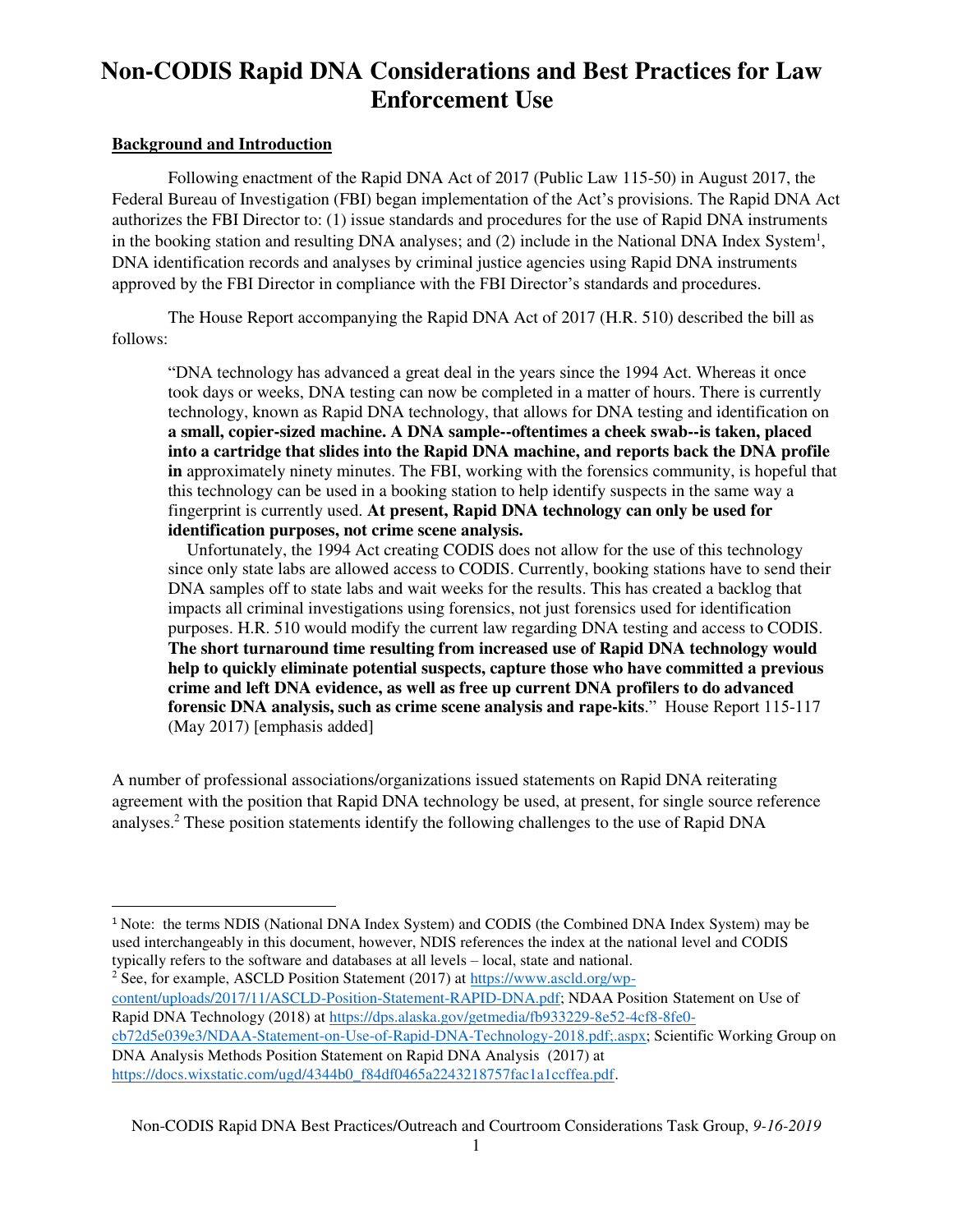technology presented by crime scene or forensic samples that are not present with single source reference samples:

- Crime scene samples may be mixtures, contain low quantity or degraded DNA;
- The FBI Director's Quality Assurance Standards for Forensic DNA Testing Laboratories requires quantitation of forensic samples;
- There are currently no approved Expert Systems for crime scene samples; and
- Law enforcement collecting crime scene samples do not have the education, training or experience necessary to assess the crime scene evidence and determine the type of testing to achieve the optimal results from the DNA sample.

The FBI has been focusing its primary implementation efforts on the use of Rapid DNA instruments in booking stations for the analysis of single source reference samples obtained from arrestees and other offenders required by law to provide DNA samples. In particular, the FBI is working to develop the statutorily required standards and procedures and pilot testing of the computer interfaces and communications involving law enforcement agencies (as contrasted with forensic DNA laboratories who are the current participants in the National DNA Index System). However, at the same time, the FBI is aware that Rapid DNA instruments are being marketed to and used by law enforcement agencies for the analysis of crime scene samples. To address this, the FBI empaneled a Rapid DNA Task Force composed of two task groups to assess, evaluate, and make recommendations on the use of Rapid DNA instruments for the analysis of crime scene samples -- the Rapid DNA Crime Scene Technology Advancement Task Group and the Non-CODIS Rapid DNA Best Practices/Outreach and Courtroom Considerations Task Group.

The Non-CODIS Rapid DNA Best Practices/Outreach and Courtroom Considerations Task Group was empaneled in October 2018 and includes representatives from forensic DNA laboratories, law enforcement, and prosecutors. One of the objectives for the Task Group includes providing best practices for the law enforcement community when using Rapid DNA instruments for the analysis of crime scene samples. This will allow law enforcement to strategically implement this technology for purposes of establishing a proper foundation for the introduction of the resulting DNA analyses in court. The Task Group recognizes that law enforcement's use of Rapid DNA instruments to analyze crime scene samples reflects on the use of Rapid DNA technology in general and accordingly seeks to ensure a consistent and appropriate use of Rapid DNA technology on crime scene samples, even if the resulting DNA analyses are not eligible for CODIS and NDIS. It is important to the law enforcement community and the criminal justice system that Rapid DNA technology be used in a responsible manner that preserves the reputation of statutorily authorized law enforcement DNA databases at the local, state and national levels.

Accordingly, the Task Group is providing guidance for law enforcement implementing Rapid DNA technology in the analysis of crime scene samples in the following areas: administrative practices, Rapid DNA instruments and consumables, staffing, training and proficiency testing, crime scene samples, consensual reference samples, abandoned or surreptitious samples, sample assessment and acceptance, sample comparisons, reporting Rapid DNA results, metrics, and safety.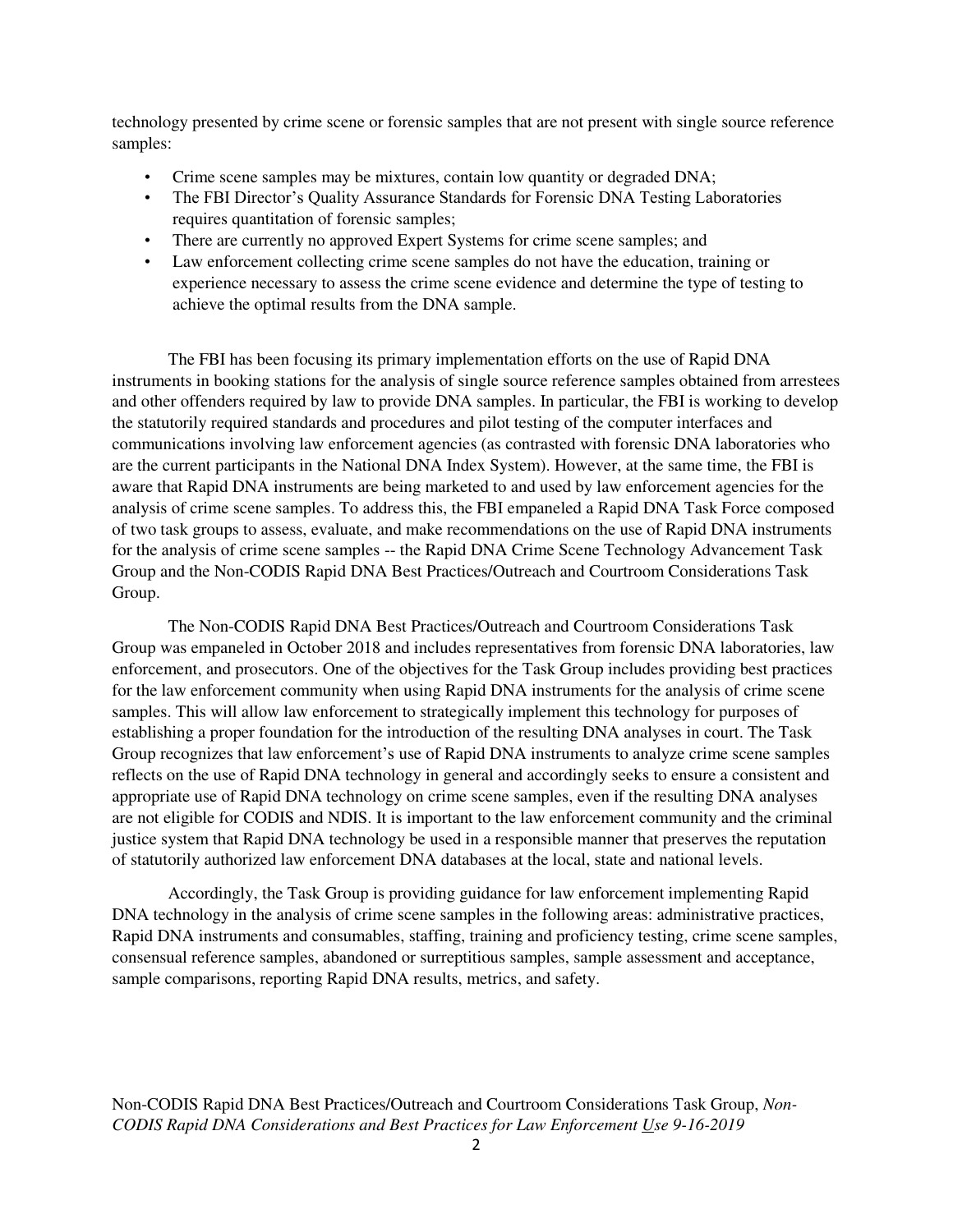#### **Administrative Practices:**

- 1. Consult with the prosecutor and, if applicable, your agency counsel, before establishing a Rapid DNA Program.
- 2. Establish a policy for whether your agency will process evidence from other agencies. If you are going to process samples for other agencies, the policy should require that the submitting agency notify their prosecutor.
- 3. If possible, consult with your CODIS laboratory to understand CODIS requirements before considering establishing a non-CODIS Rapid DNA Crime Scene Program.
- 4. Consider meeting with your CODIS laboratory or an accredited commercial forensic DNA laboratory that produces CODIS eligible profiles to determine if the laboratory will provide Rapid DNA interpretation and/or database support for crime scene and reference samples.
- 5. Consider establishing a Rapid DNA liaison with the CODIS laboratory.
- 6. Consider annual operating costs for a Rapid DNA program. Consider maintenance agreements, ongoing training, and total per sample costs.
- 7. Establish written procedures for sample collection, submission, interpretation, comparison, reporting, chain of custody, and storage of samples. Consider consulting with an accredited forensic DNA laboratory producing CODIS eligible profiles or a qualified DNA analyst with knowledge of CODIS eligibility requirements.
- 8. Determine if and when Rapid DNA will be used with and without CODIS consideration. Establish written policies.
- 9. Determine if and when database applications will be used with Rapid DNA. Determine if Rapid DNA results will be databased with manufacturer-provided software and/or with an independent application. Establish written databasing policies and procedures, if applicable.
- 10. Determine if Rapid DNA will be used for direct comparison: crime scene to individual and crime scene to crime scene.
- 11. Determine if Rapid DNA will be used as an evidence screen/triage tool.
- 12. Determine if your state/agency has sample consumption notification requirements or policies. Establish a written crime scene sample consumption policy for Rapid DNA analysis.
- 13. Establish a policy addressing whether a subject will be able to obtain their DNA profile from their consent sample.
- 14. Establish written policies and procedures for data access/storage/use, access, duplication/reproduction, disclosure, security, and, if applicable, expungement.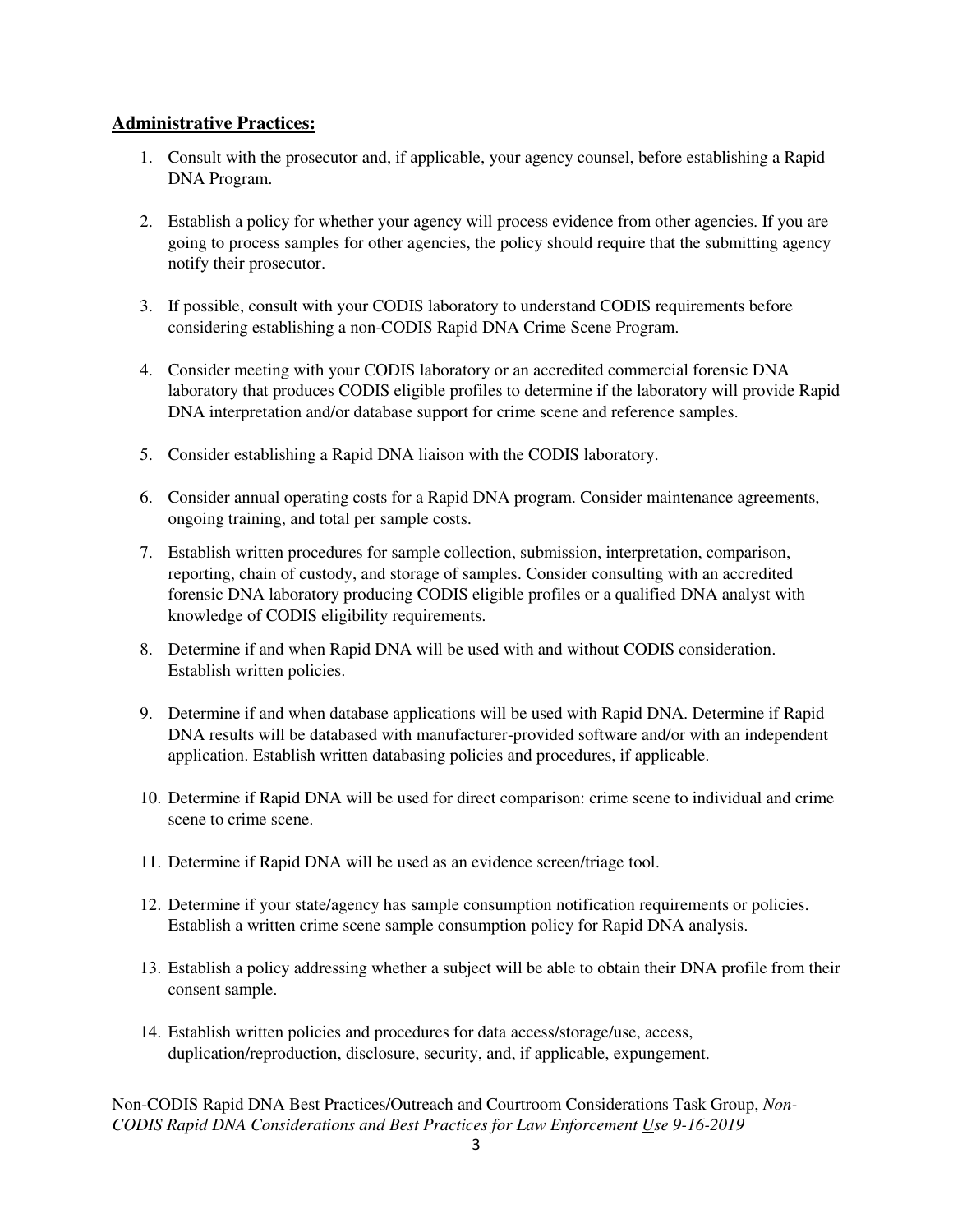15. Establish written policies and procedures for complying with Discovery and Public Records requirements.

#### **Rapid DNA Instrument and Consumables:**

- 1. Validate Rapid DNA instrument(s) for appropriate sample types. Consider working with a CODIS laboratory for validation assistance. Have validation study reviewed by an accredited DNA laboratory or qualified DNA analyst.
- 2. Whenever possible, a Rapid DNA instrument should be operated in a fixed indoor location.
- 3. Budget for the instrument service maintenance agreement.
- 4. Establish written policies and procedures for instrument use, physical and database access (staff and vendor/service technician), data usage, duplication/reproduction, disclosure, and security.
- 5. Establish documented procedures for routine maintenance, repair, calibration, software upgrades, and data backup.
- 6. Establish performance check procedure for routine use, following a period of operator-defined dormancy, and power outages.
- 7. Establish quality assurance procedures for assessing each new lot of consumables.
- 8. Utilize an uninterrupted power supply (UPS) in conjunction with an emergency power circuit for each instrument.

#### **Staff:**

- 1. A minimum of two staff members should be trained in the use of Rapid DNA. Roles and responsibilities should be defined and documented.
- 2. Establish a Rapid DNA program manager or lead operator with administrative authorities for Rapid DNA machine access, password assignment, and calibration/maintenance responsibilities.
- 3. Establish a Staff Elimination DNA Database, as allowed pursuant to Human Resource (HR) policies (to include collective bargaining agreements, if applicable). Determine what staff positions will be required to provide elimination samples for the database (Rapid DNA operators, crime scene personnel, and other staff with access to scene).
- 4. If samples are to be sent to an accredited forensic DNA laboratory for confirmatory testing, establish a mechanism that allows for the submission of elimination samples from law enforcement personnel to the laboratory, as allowed pursuant to HR policies.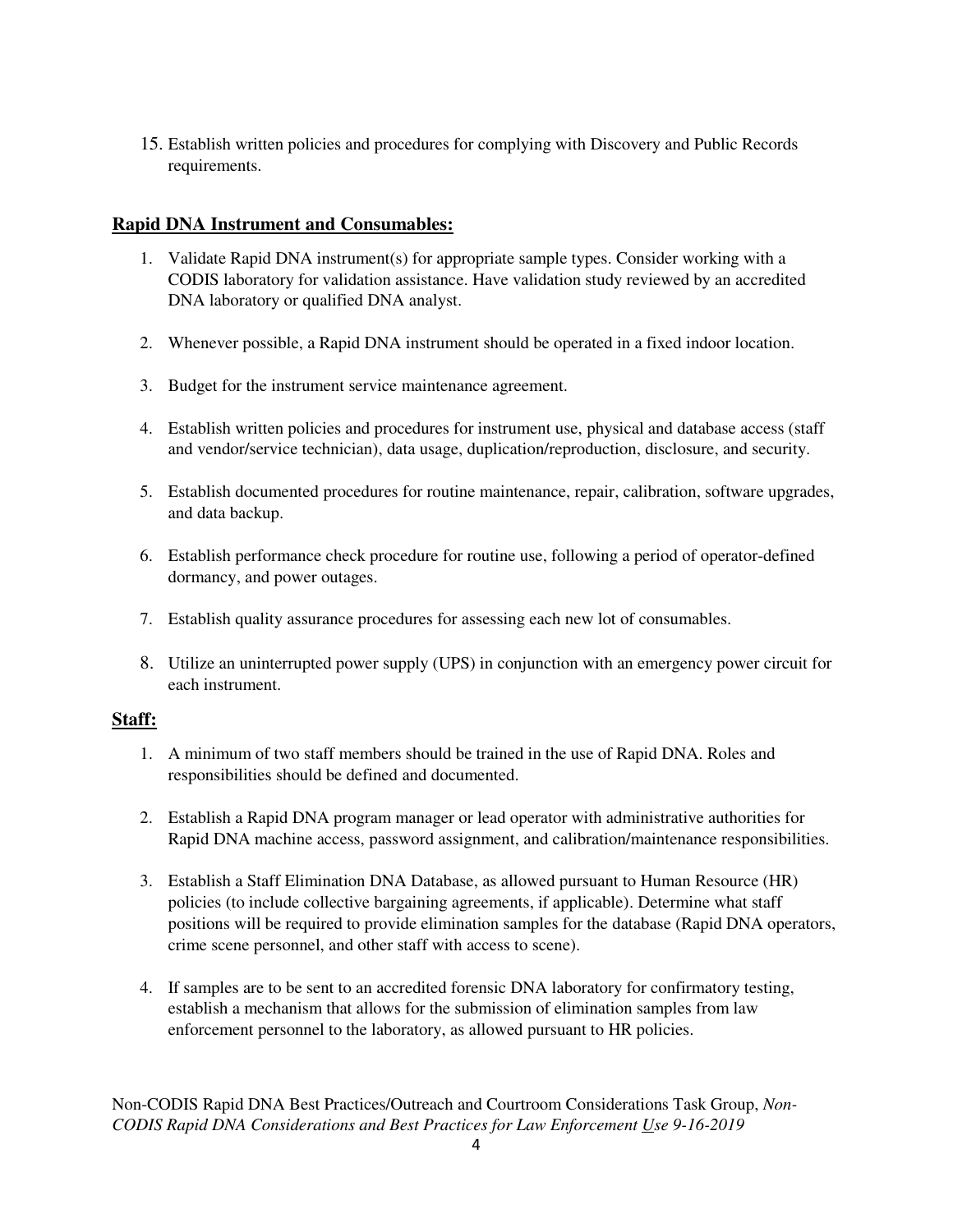# **Training and Proficiency Testing:**

- 1. Establish a documented Rapid DNA Training Program with minimum training requirements appropriate for the duties required by staff involved in the Rapid DNA Program.
- 2. Establish written and practical competency exams to authorize staff for use of the Rapid DNA instrument.
- 3. Establish competency testing, proficiency testing, and continuing education programs with documented requirements and time periods for continued use by authorized staff.

# **Crime Scene Samples:**

- 1. Establish a policy to identify which samples will be collected and subjected to Rapid DNA analysis. Consider quantity, quality, potential mixtures, and sample consumption when developing the policy. Criteria should be based on validation data, the training level of the user, potential investigative and court impact, and quality assurance concerns.
- 2. **"A-Swab/ B-Swab"** strategy should be employed: A-Swab: swab/sample for accredited forensic DNA laboratory analysis. B-Swab: "additional swab" for Rapid DNA analysis. Consider side-byside collection where biological material is collected "together" during the swabbing motion (bouquet method) versus the A-Swab is collected first and the B-Swab collected second (sequential).

# **Consensual Reference Samples**:

- 1. Follow existing consent standards for your state and agency, if applicable. Consider written consent form, witness, audio or video recording of consent and collection.
- 2. Determine method of reference swab collection, either self-collection or law enforcement officer collection and establish a written protocol for reference sample collection.
- 3. If Rapid DNA analysis will be used for databasing in addition to direct comparison, collect at least 2 samples (one for Rapid/one for lab **OR** 2 for databasing purposes).

# **Abandoned or Surreptitious Samples:**

- 1. Determine if and when abandoned or surreptitious DNA samples will be processed.
- 2. Determine if abandoned or surreptitious Rapid DNA data will be databased and/or used for direct comparisons only.

# **Sample Assessment and Acceptance**

- 1. Establish written assessment and acceptance procedures. Consider the following:
	- a. Fully automated Rapid DNA (black box) analysis of a sample to generate a profile by a validated and approved Rapid DNA instrument.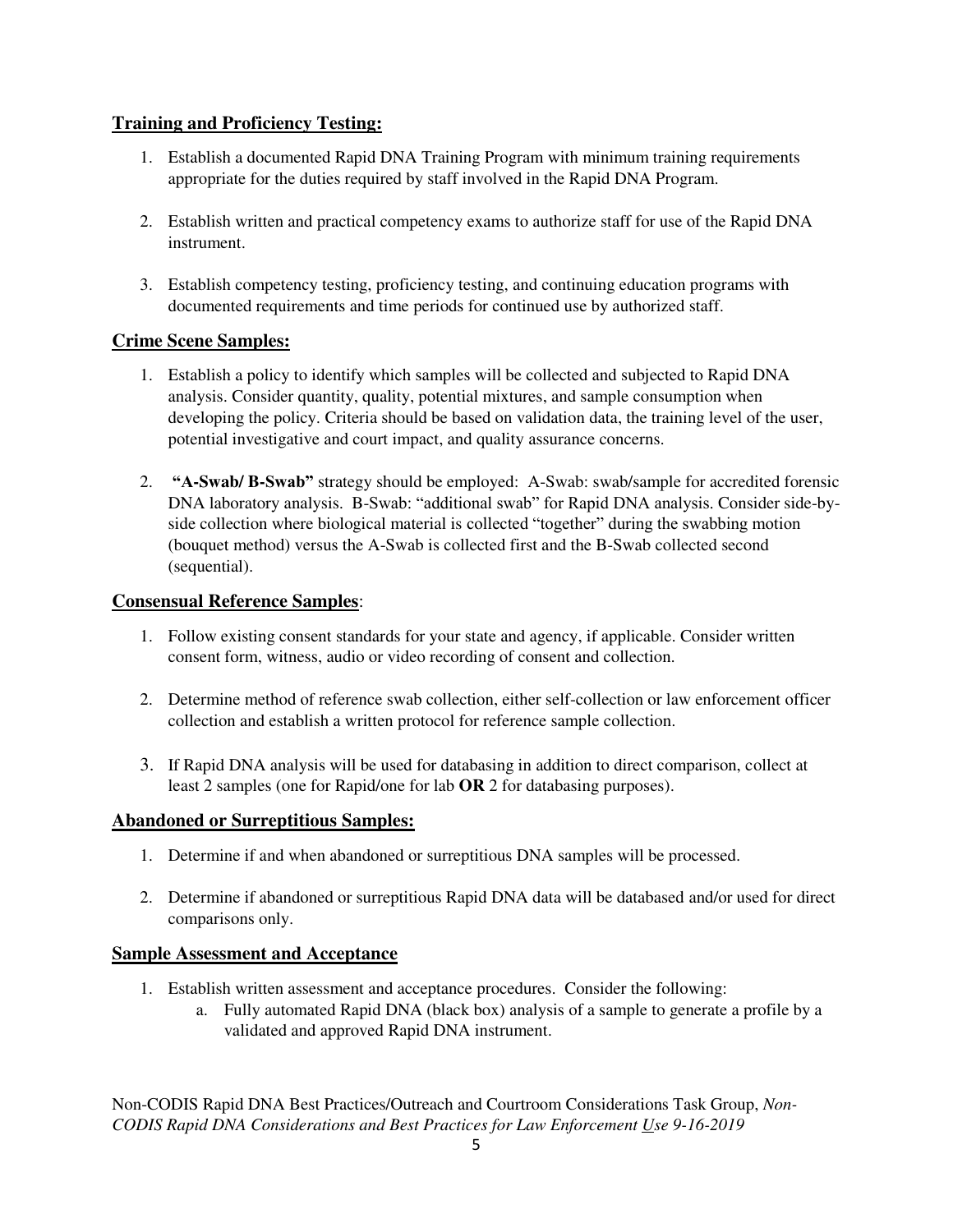- b. Modified Rapid DNA analysis that incorporates some level of review of the data/electropherogram by a trained individual. The level of review and interpretation should be dictated by the level of training/expertise of the user. For example, levels could include:
	- i. Technician: trained to review basic single source profiles and identify those profiles (data) that need to be rejected or submitted to the laboratory examiner for review.
	- ii. Forensic Examiner: a fully qualified DNA analyst, trained on all aspects of DNA analysis.
- c. Procedure should address interpretation or rejection of samples that yield no data, are inconclusive, mixtures, or partial profiles. If fully automated system, this should be addressed in the parameters used to set up your system and may not require a separate procedure.
- d. Procedure should be based on developmental and/or internal validation, as appropriate.
- 2. Establish written protocols on how Rapid DNA profiles may be utilized.
	- a. Single source profiles generated by an approved and properly maintained Rapid DNA instrument, utilizing approved Expert System software.
	- b. Profiles interpreted by a qualified DNA analyst.
	- c. Procedure should address whether profiles will be used for single case comparisons and/or stored/searched within a local DNA database.

#### **Sample Comparisons**

- 1. Establish written Rapid DNA comparison procedures. Consider the following:
	- a. Fully automated Rapid DNA (black box) analysis and comparison of samples using a validated and approved Rapid DNA instrument.
	- b. Modified Rapid DNA analysis and comparison that incorporates interpretation and comparison of data/electropherograms by a trained individual. The level of interpretation and comparison should be dictated by the level of training/expertise of the user. For example, levels could include:
		- i. Technician: trained to review and compare basic single-source profiles and identify those comparison profiles (data) that require submission to a laboratory examiner for review.
		- ii. Forensic Examiner: a fully qualified forensic DNA analyst, trained on all relevant aspects of DNA analysis.
- 2. Establish requirements and procedures for reporting the conclusions from a comparison that may include 'match', 'possible match', 'no match', and 'inconclusive' conclusions when comparing profiles.
	- a. Consider how the significance of a match/no match will be reported.
		- i. Basic match statement with no statistics issued as an investigative lead with referral to future accredited forensic DNA laboratory analysis.
		- ii. Match statement based on a pre-established threshold, such as a minimum number of loci.
		- iii. Actual statistics for the comparison, calculated by a qualified DNA analyst.